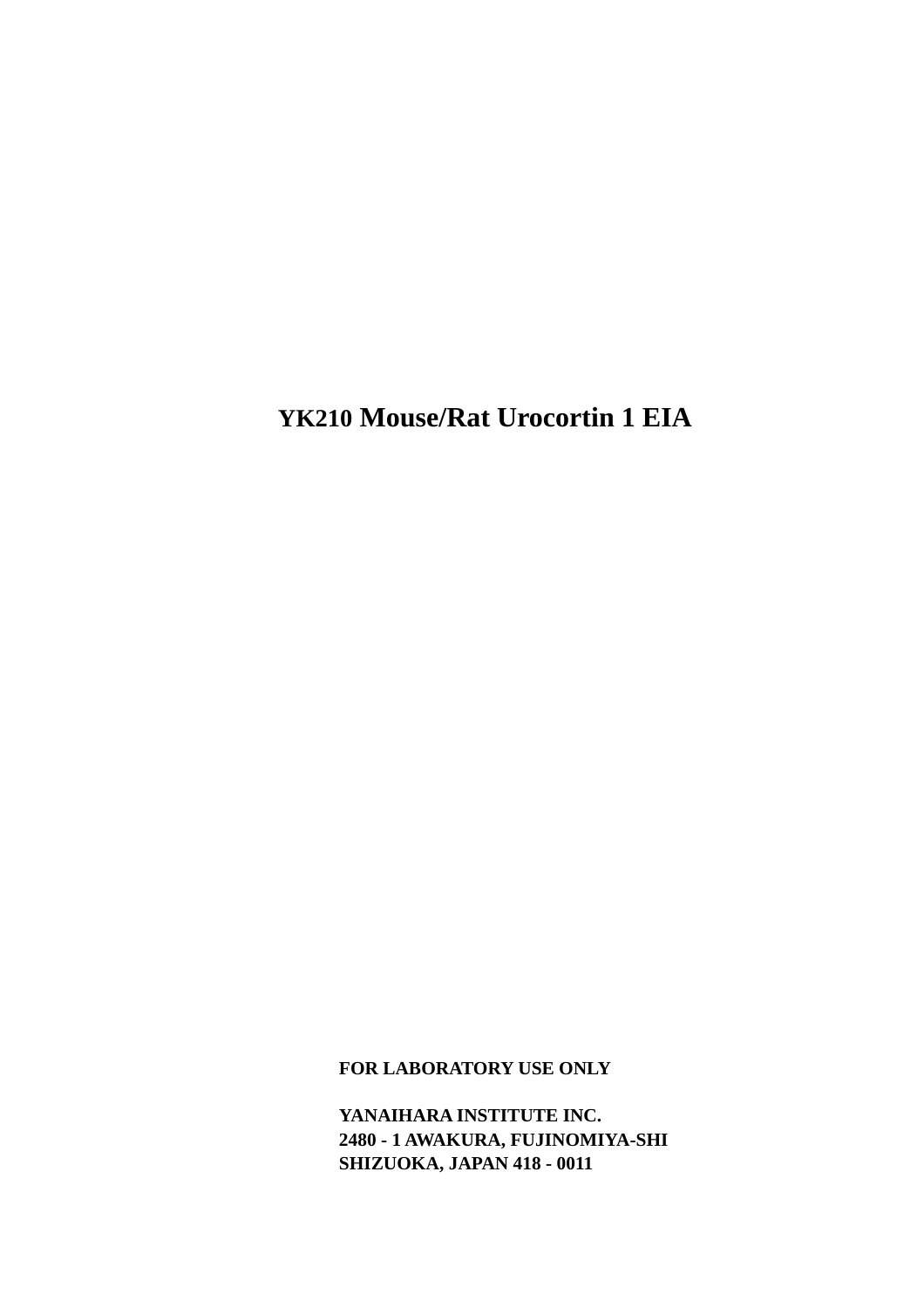|           | <b>Contents</b>                    |                         |
|-----------|------------------------------------|-------------------------|
|           | <b>Introduction</b>                | $\overline{2}$          |
|           | <b>Characteristics</b>             | 3                       |
|           | Composition                        | $\overline{\mathbf{4}}$ |
|           | <b>Method</b>                      | $5-6$                   |
|           | <b>Notes</b>                       | 7                       |
|           | <b>Performance Characteristics</b> | $8 - 11$                |
|           | <b>Stability and Storage</b>       | 12                      |
| $\bullet$ | <b>References</b>                  | 12                      |

**- Please read all the package insert carefully before beginning the assay -**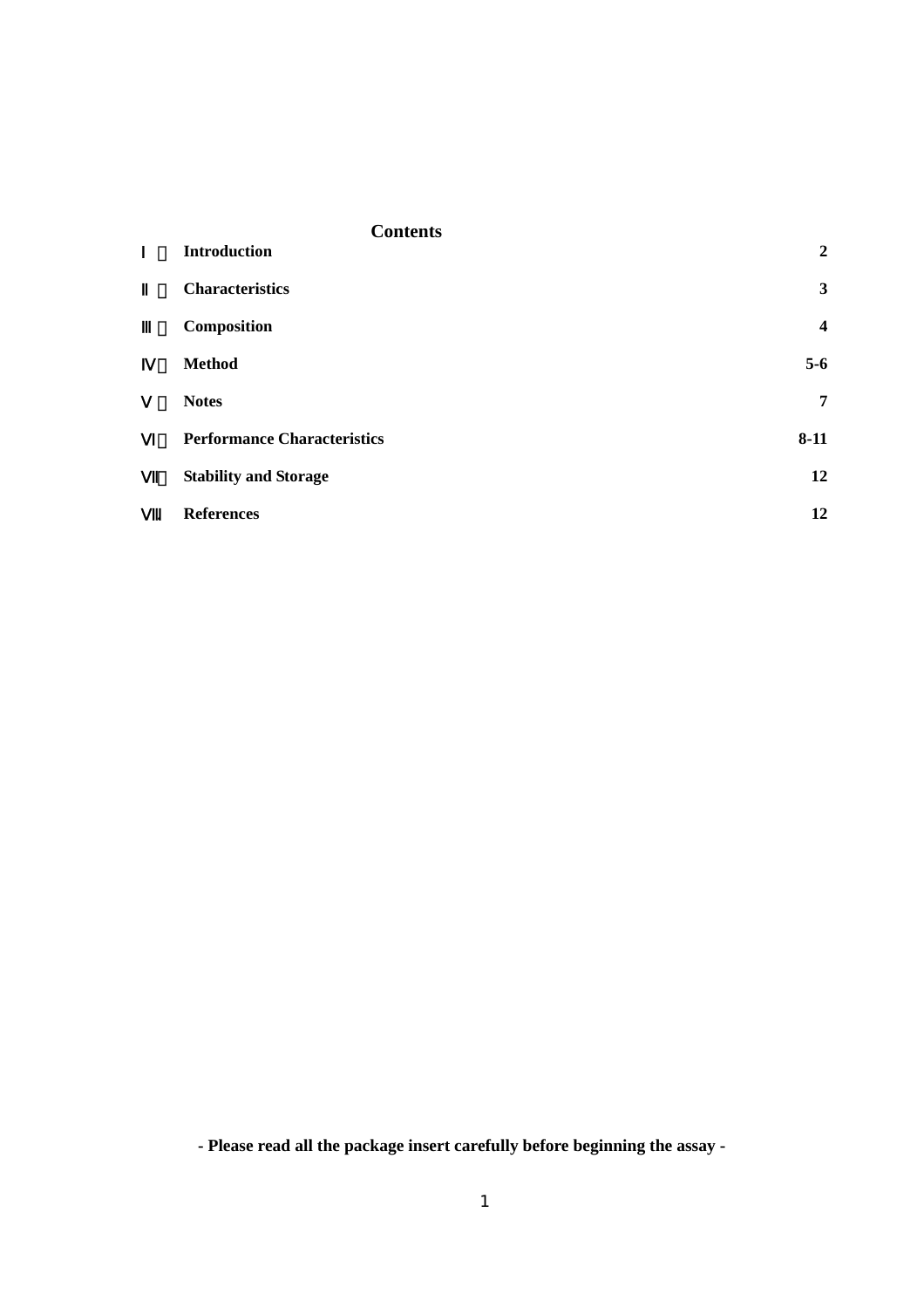# **YK210 Mouse/Rat Urocortin 1 EIA Kit**

#### **I. Introduction**

Urocortin (Urocortin1: Ucn1) is first identified in rat **1),** and later in human**2)** and mouse**3)**. It is the second mammalian member of the CRF family. Rat and mouse Ucn1 have the same amino acid sequence and display 95% structure homology to human Ucn1, 45% to CRF and 63% to urotensin. In the rat, Ucn1 immunoreactivity (IR) was shown to distribute widely in central nervous system, endocrine organs, and digestive system and its concentration was highest in pituitary (11 pmol/g, w.w.) **4)**. Koziez, Yanaihara et al. used a polyclonal antibody against rat Ucn1 to define the distribution of Ucn1-IR in rat central nervous system and found a large number of neurons with Ucn1-IR in rat brain **5)**.

Synthetic human Ucn1 binds with high affinity to CRF receptor type 1(CRFR1), 2 alpha(CRFR2 ) and 2 beta (CRFR2 ). CRFR1 and CRFR2 have been shown to link to the development of stress-related disorders, such as mood and eating disorders. CRFR1 is expressed predominantly in the brain and pituitary, whereas CRFR2 expression is limited to particular brain areas and to some peripheral organs **6)**. Data were also presented supporting the hypothesis that this peptide is the endogenous ligand for the CRFR2.<sup>5)</sup>

Synthetic human Ucn1 stimulates cAMP accumulation in cells stably transfected with those receptors and acts in vitro to release ACTH from dispersed rat anterior pituitary cells. In addition, the CRF-binding protein binds human Ucn1 with high affinity and can prevent Ucn1-stimulated ACTH secretion in vitro<sup>2</sup>. Ucn1 was suggested to play important roles in various tissues in normal rats, but shown not to behave as a hypothalamic hypophysiotropic factor in mediating adrenocorticotropin secretin in adrenalectomized rats<sup>4)</sup>. Ucn1 has been implicated in various endocrine responses, such as blood pressure regulation, as well as in higher cognitive functions **5)**.

Synthetic human Ucn1 also stimulates plasma ACTH, cortisol and atrial natriuretic peptide (ANP) secretin and suppresses plasma ghrelin in healthy male volunteers<sup>7</sup>. In the human, plasma Ucn1 is elevated in heart failure, especially in its early stages. This fact may useful in the diagnosis of early heart failure **8)**.

We have already developed mouse urocortin 2 (Ucn2) EIA kit (YK190), rat urocortin 2 (Ucn2) EIA kit (YK191) and mouse/rat urocortin 3 (Ucn3) EIA kit (YK200). This time, as a part of tools for urocortin research, our laboratory developed mouse/rat Ucn1 EIA kit (YK210), which is highly specific for mouse/rat Ucn1 with almost no crossreaction with Ucn2 (mouse), Ucn2 (rat), Ucn3 (mouse, rat), ACTH (mouse, rat), ACTH (human) and CRF (mouse, rat, human). The kit can be used for measurement of Ucn1 in mouse/rat plasma or serum with high sensitivity. It will be a specifically useful tool for Ucn1 research.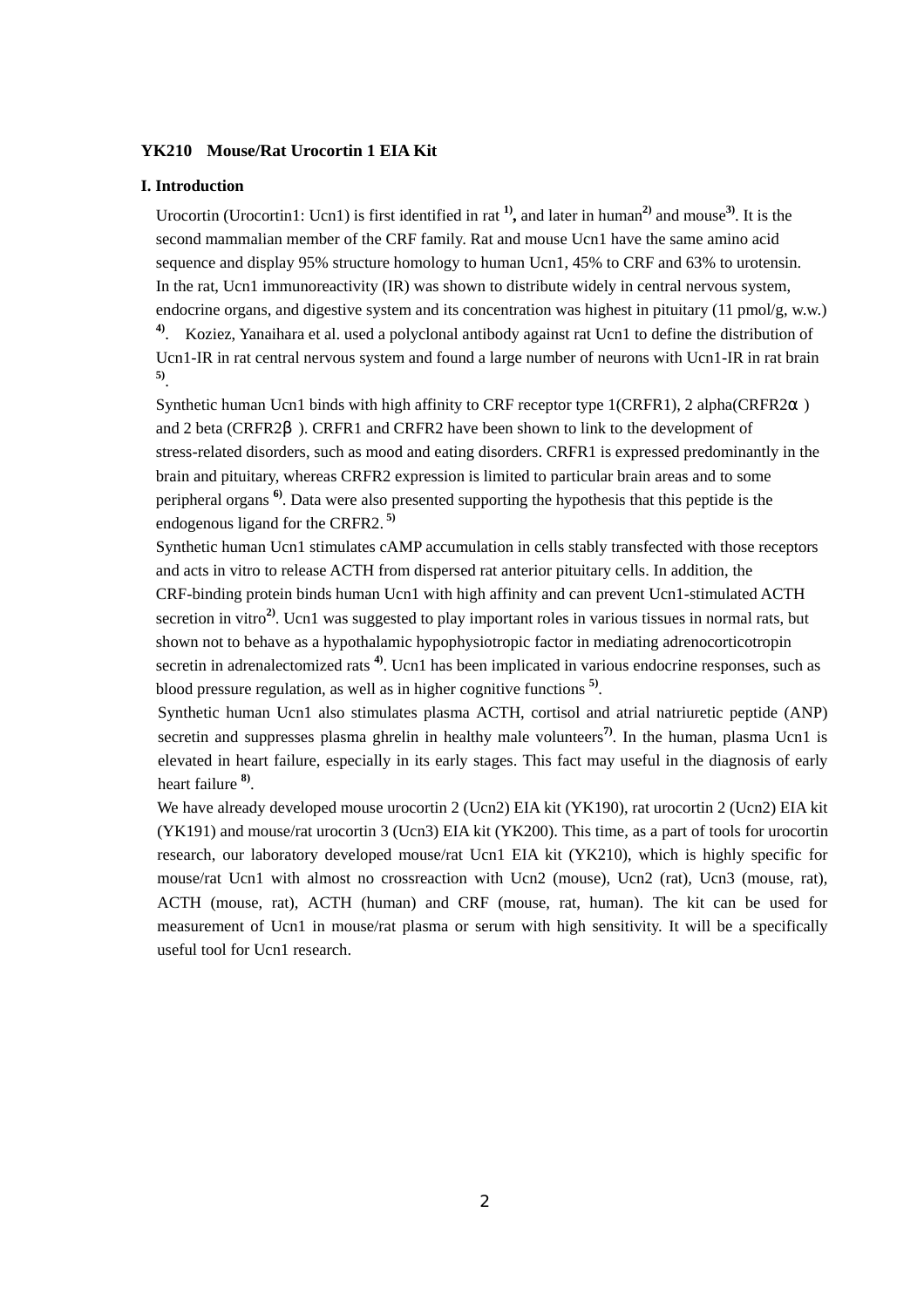#### **YK210 Mouse/Rat Urocortin 1 EIA Kit** Contents

The assay kit can measure mouse/rat urocortin 1 in mouse/rat plasma and serum within the range of 1) Antibody coated plate 1.563-100 ng/mL. 2) Standard The assay is completed within 16-18 hr 3 hr. 3) Labeled antigen

With one assay kit,  $40$  samples can be measured  $4)$  SA-HRP solution

Test sample: Mouse/rat plasma and serum 6) Stopping solution Sample volume:  $10 \mu L$  7) Buffer solution The 96-wells plate in kit is consisted by 8-wells  $\qquad$  8) Washing solution (concentrated) strips, and the strips can be used separately. 9) Adhesive foil Precision and reproducibility Intra-assay CV (%): Rat serum 2.87-9.48 Rat plasma 1.70-13.01 Mouse serum 3.51-5.73 Mouse plasma 3.14-5.32 Inter-assay CV (%): Rat serum 4.44-7.76 Rat plasma 5.71-15.72 Mouse serum 5.45-9.83 Mouse plasma 8.70-10.12 Stability and storage Store all of the components at 2-8ºC.

The kit is stable under the condition for 24 months from the date of manufacturing.

The expiry date is stated on the label of kit.

- 
- 
- 
- 
- in duplicate. 5) Enzyme substrate solution (TMB)
	-
	-
	-
	-

# Ⅱ**. Characteristics**

This EIA kit is used for quantitative determination of urocortin 1 in mouse/rat plasma and serum samples. The kit is characterized by its sensitive quantification and high specificity. In addition, it has no influence by other components in samples. Mouse/rat urocortin 1 standard is highly purified synthetic product.

 $<$  Specificity  $>$ 

This EIA kit has high specificity to mouse/rat urocortin 1 and shows no crossreactivity to urocortin 2 (mouse), urocortin 2 (rat), urocortin 3 (mouse, rat), ACTH (mouse, rat), ACTH (human), and CRF (mouse, rat, human).

< Assay principle >

This EIA kit for determination of mouse/rat urocortin 1 in samples is based on a competitive enzyme immunoassay using combination of highly specific antibody to mouse/rat urocortin 1 and biotin-avidin affinity system. To the 96-wells of plate coated with rabbit anti-mouse/rat urocortin 1 antibody, standards or samples and labeled antigen (biotinylated antigen) are added for competitive immunoreaction. After incubation and plate washing, horseradish peroxidase (HRP) labeled streptoavidin (SA) is added to form HRP labeled SA-labeled antigen-antibody complex on the surface of the wells. Finally, HRP enzyme activity is determined by 3,3',5,5'-Tetramethyl benzidine (TMB) and the concentration of mouse/rat Ucn1 is calculated.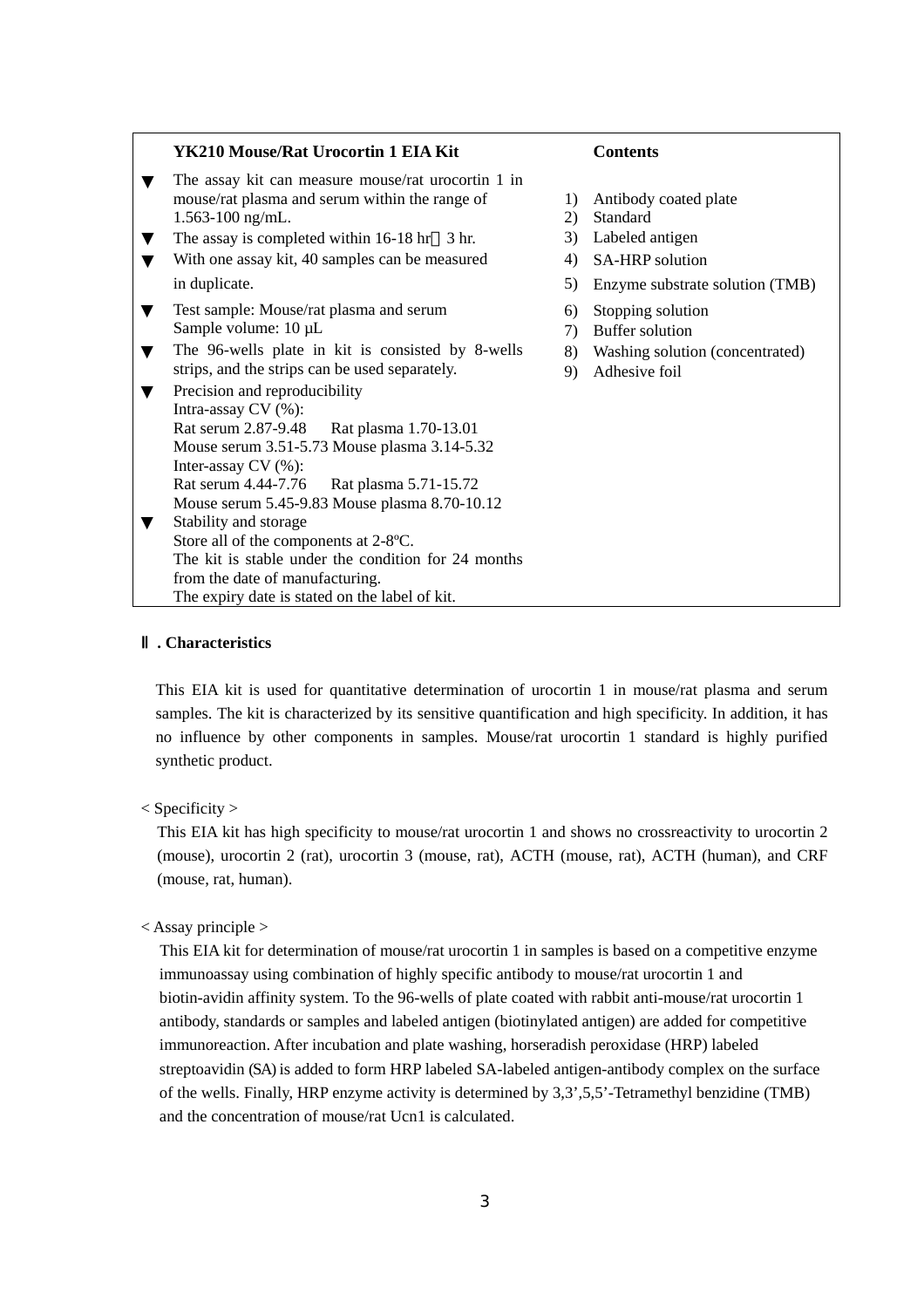# Ⅲ**. Composition**

| Component                             | Form             | Quantity                   | Main ingredient                                      |
|---------------------------------------|------------------|----------------------------|------------------------------------------------------|
| 1. Antibody coated plate              | microtiter plate | 1 plate (96 wells)         | Rabbit anti mouse /rat urocortin1<br>antibody coated |
| 2. Standard                           | lyophilized      | 1 vial $(100 \text{ ng})$  | Synthetic mouse/rat urocortin1                       |
| 3. Labeled antigen                    | lyophilized      | 1 vial                     | Biotinylated mouse/rat urocortin1                    |
| 4. SA-HRP solution                    | liquid           | 1 bottle $(12 \text{ mL})$ | Horseradish peroxidase labeled<br>streptoavidin      |
| 5. Enzyme substrate solution          | liquid           | 1 bottle $(12 \text{ mL})$ | 3,3',5,5'-Tetramethylbenzidine (TMB)                 |
| 6. Stopping solution                  | liquid           | 1 bottle $(12 \text{ mL})$ | $1M H_2SO_4$                                         |
| 7. Buffer solution                    | liquid           | 1 bottle $(15mL)$          | Tris-HCl buffer                                      |
| 8. Washing solution<br>(concentrated) | liquid           | 1 bottle $(50 \text{ mL})$ | Concentrated saline                                  |
| 9. Adhesive foil                      |                  | 3 pieces                   |                                                      |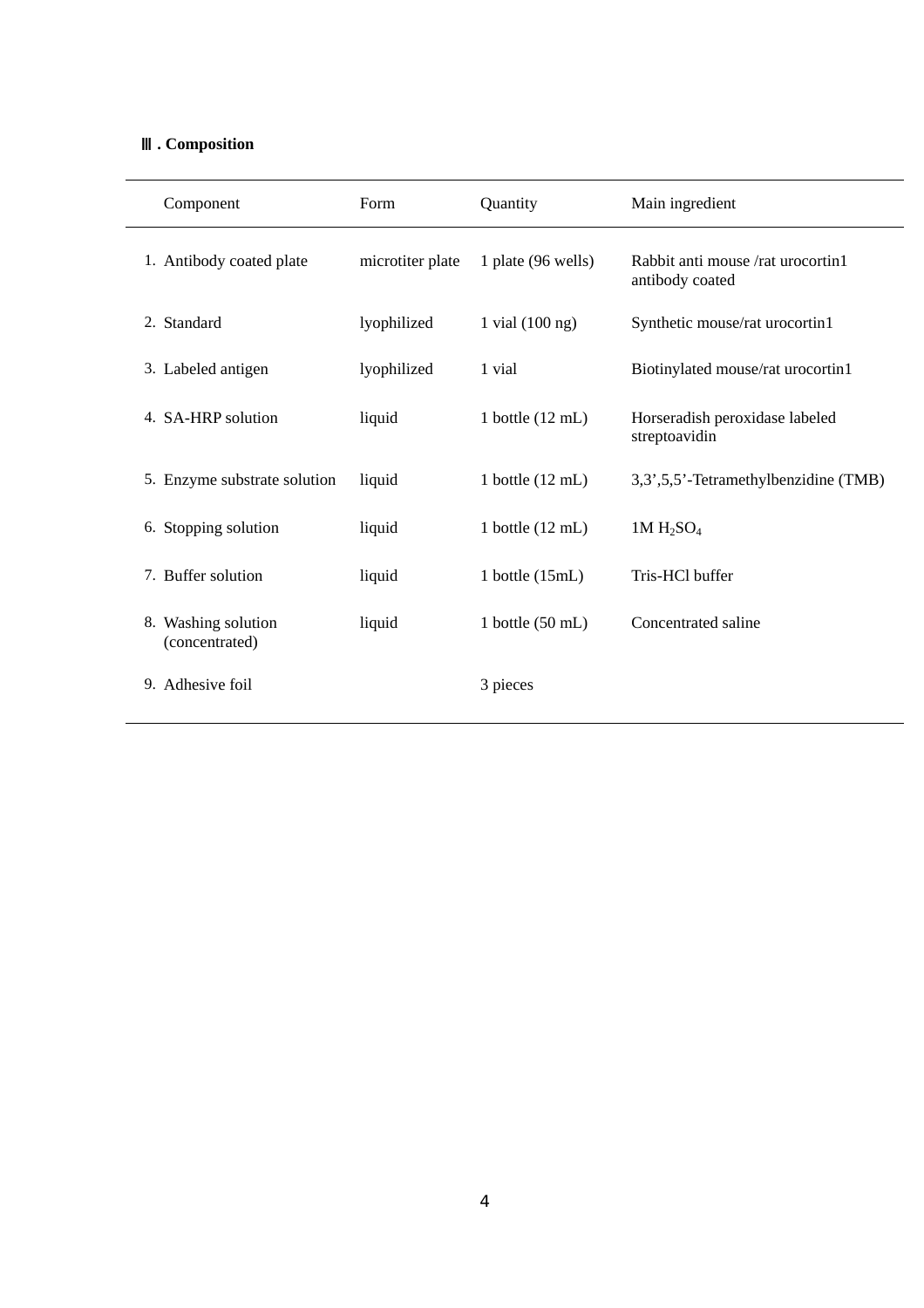### Ⅳ**. Method**

- < Equipments required >
	- 1. Photometer for microtiter plate (plate reader) which can read extinction 2.5 at 450 nm
	- 2. Microtiter plate shaker
	- 3. Washing device for microtiter plate and dispenser with aspiration system
	- 4. Micropipettes, multi-channel pipettes for 8 wells or 12 wells and their tips
	- 5. Glass test tubes for preparation of standard solution
	- 6. Graduated cylinder (1,000 mL)
	- 7. Distilled or deionized water
- < Preparatory work >
	- 1. Preparation of standard solution:

Reconstitute the mouse/rat urocortin 1 standard with 1 mL of buffer solution, which affords 100 ng/mL standard solution. The reconstituted standard solution (0.1 mL) is diluted with 0.1 mL of buffer solution that yields 50 ng/mL standard solution. Repeat the dilution procedure to make each standard solution of 25, 12.5, 6.25, 3.125 and 1.563 ng/mL. Buffer solution itself is used as 0 ng/mL standard solution.

- 2. Preparation of labeled antigen solution: Reconstitute labeled antigen with 6 mL of distilled or deionized water.
- 3. Preparation of washing solution: Dilute 50 mL of washing solution (concentrated) to 1,000 mL with distilled or deionized water.
- 4. Other reagents are ready for use.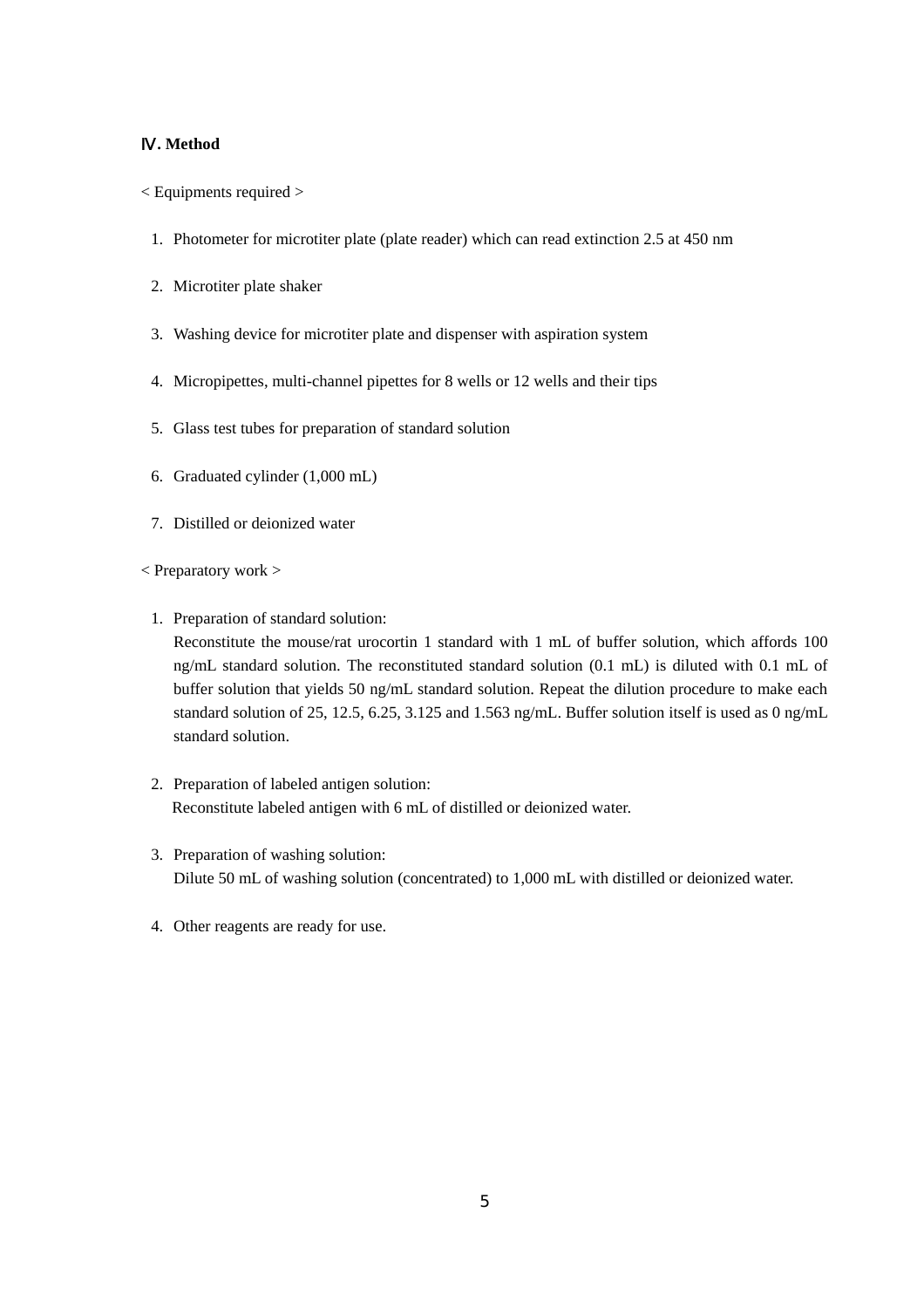< Procedure >

- 1. Before starting the assay, bring all the reagents and samples to room temperature  $(20~30^{\circ}\text{C})$ .
- 2. Fill 0.3 mL/well of washing solution into the wells and aspirate the washing solution in the wells. Repeat this washing procedure further twice (total 3 times). Finally, invert the plate and tap it onto an absorbent surface, such as paper toweling, to ensure blotting free of most residual washing solution.
- 3. Add 40  $\mu$ L of buffer solution to the wells first, then introduce 10  $\mu$ L of each of standard solutions (0, 1.563, 3.125, 6.25, 12.5, 25, 50 and 100 ng/mL) or samples and finally add 50µL of labeled antigen to the wells. The total pipetting time of standard solutions and samples for a whole plate should not exceed 30 minutes.
- 4. Cover the plate with adhesive foil and incubate it at 4ºC for 16~18 hours (keep still, plate shaker not need).
- 5. After incubation, move the plate back to room temperature keeping for approximately 40 minutes (keep still, plate shaker not need) and take off the adhesive foil, aspirate and wash the wells 4 times with 0.3 mL/well of washing solution. Finally, invert the plate and tap it onto an absorbent surface, such as paper toweling, to ensure blotting free of most residual washing solution.
- 6. Add 100µL of SA-HRP solution to each of the wells.
- 7. Cover the plate with adhesive foil and incubate it at room temperature for 2 hours. During the incubation, the plate should be shaken with a plate shaker (approximately 100 rpm).
- 8. Take off the adhesive foil, aspirate and wash the wells 4 times with 0.3 mL/well of washing solution. Finally, invert the plate and tap it onto an absorbent surface, such as paper toweling, to ensure blotting free of most residual washing solution.
- 9. Add 100µL of Enzyme substrate solution (TMB) to each of the wells, cover the plate with adhesive foil and keep it for 30 minutes at room temperature in a dark place for color reaction (keep still, plate shaker not need).
- 10. Add 100µL of stopping solution to each of the wells to stop color reaction.
- 11. Read the optical absorbance of the solution in the wells at 450 nm. The dose-response curve of this assay fits best to a 4 (or 5)-parameter logistic equation. The results of unknown samples can be calculated with any computer program having a 4 (or 5)-parameter logistic function. Otherwise calculate mean absorbance values of wells containing standards and plot a standard curve on semi logarithmic graph paper (abscissa: concentration of standard; ordinate: absorbance values). Use the average absorbance of each sample to determine the corresponding value by simple interpolation from this standard curve.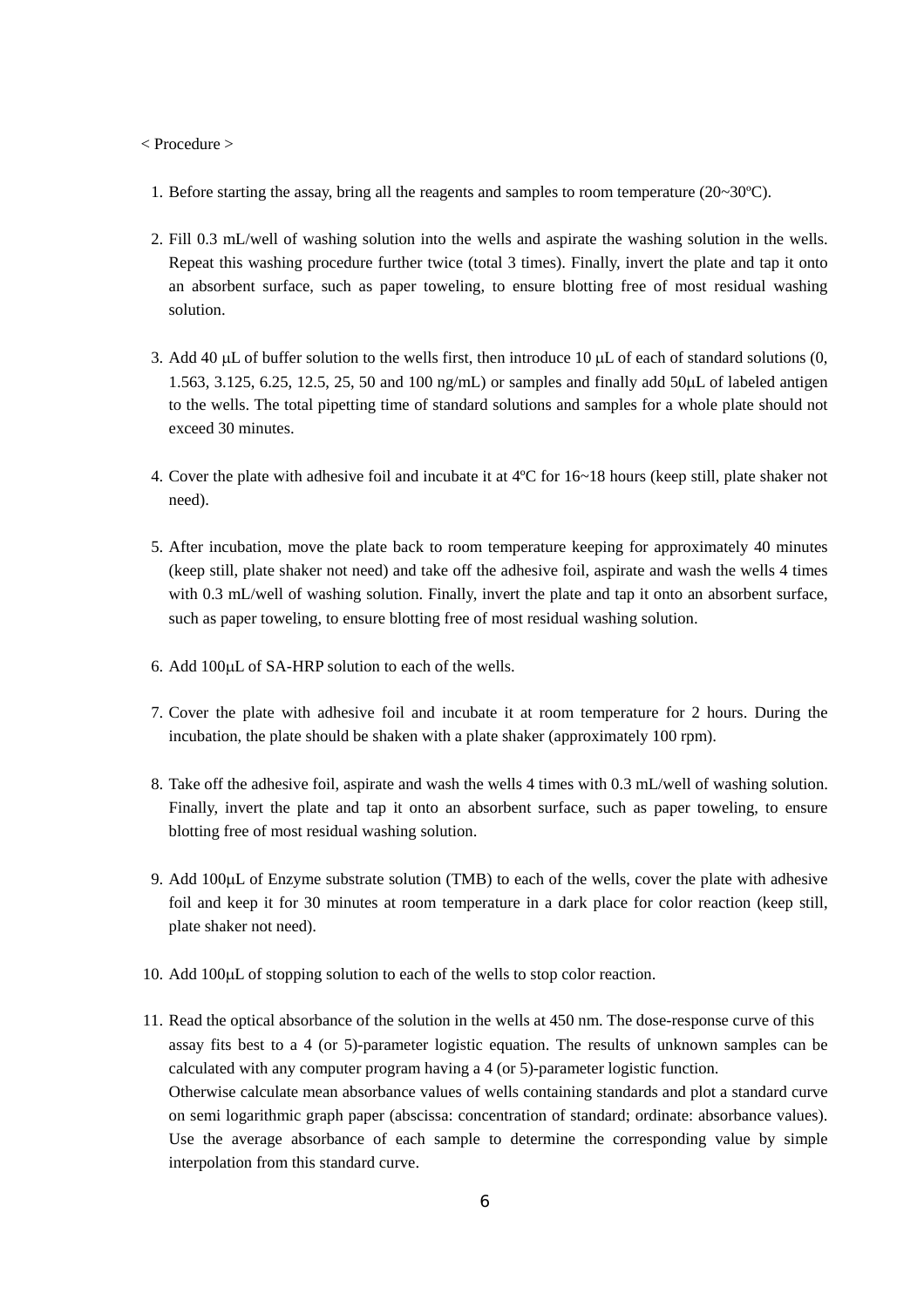#### Ⅴ**. Notes**

- 1. EDTA-2Na (1 mg/mL) additive blood collection tube is recommended for the plasma collection. Serum and plasma samples must be used as soon as possible after collection. If the samples are tested later, they should be divided into test tubes in small amount and frozen at or below -30°C. Avoid repeated freezing and thawing of samples.
- 2. Standard and labeled antigen solutions should be prepared immediately before use. This kit can be used dividedly in strips of the plate. In such case, the rest of reconstituted reagents (standard and labeled antigen) should be stored at or below -30°C (stable for 1 month).
- 3. The total pipetting time of standard solutions and samples for a whole plate should not exceed 30 minutes.
- 4. During storage of washing solution (concentrated) at 2~8ºC, precipitates may be observed, however they will be dissolved when diluted. Diluted washing solution is stable for 6 months at 2~8ºC.
- 5. Pipetting operations may affect the precision of the assay, so that pipette standard solutions or samples precisely into each well of plate. In addition, use clean test tubes or vessels in assay and use new tip for each standard or sample to avoid cross contamination.
- 6. When sample concentration exceeds 100 ng/mL, it needs to be diluted with buffer solution to proper concentration.
- 7. During the incubation with SA-HRP solution at room temperature, the assay plate should be shaken gently by a plate shaker to promote immunoreaction (approximately 100 rpm).
- 8. Perform all the determination in duplicate.
- 9. Read plate optical absorbance of reaction solution in wells as soon as possible after stop color reaction.
- 10. To quantitate accurately, always run a standard curve when testing samples.
- 11. Protect reagents from strong light (e.g. direct sunlight) during storage and assay.
- 12. Satisfactory performance of the test is guaranteed only when reagents are used from combination pack with identical lot number.
- 13. Some reagents contain human serum (tested and found negative for HBsAG, HIV 1/2, HCV, HIV-1 AG or HIV-1 NAT, ALT and a test for Syphilis by FDA approved methods), care should be taken when handling.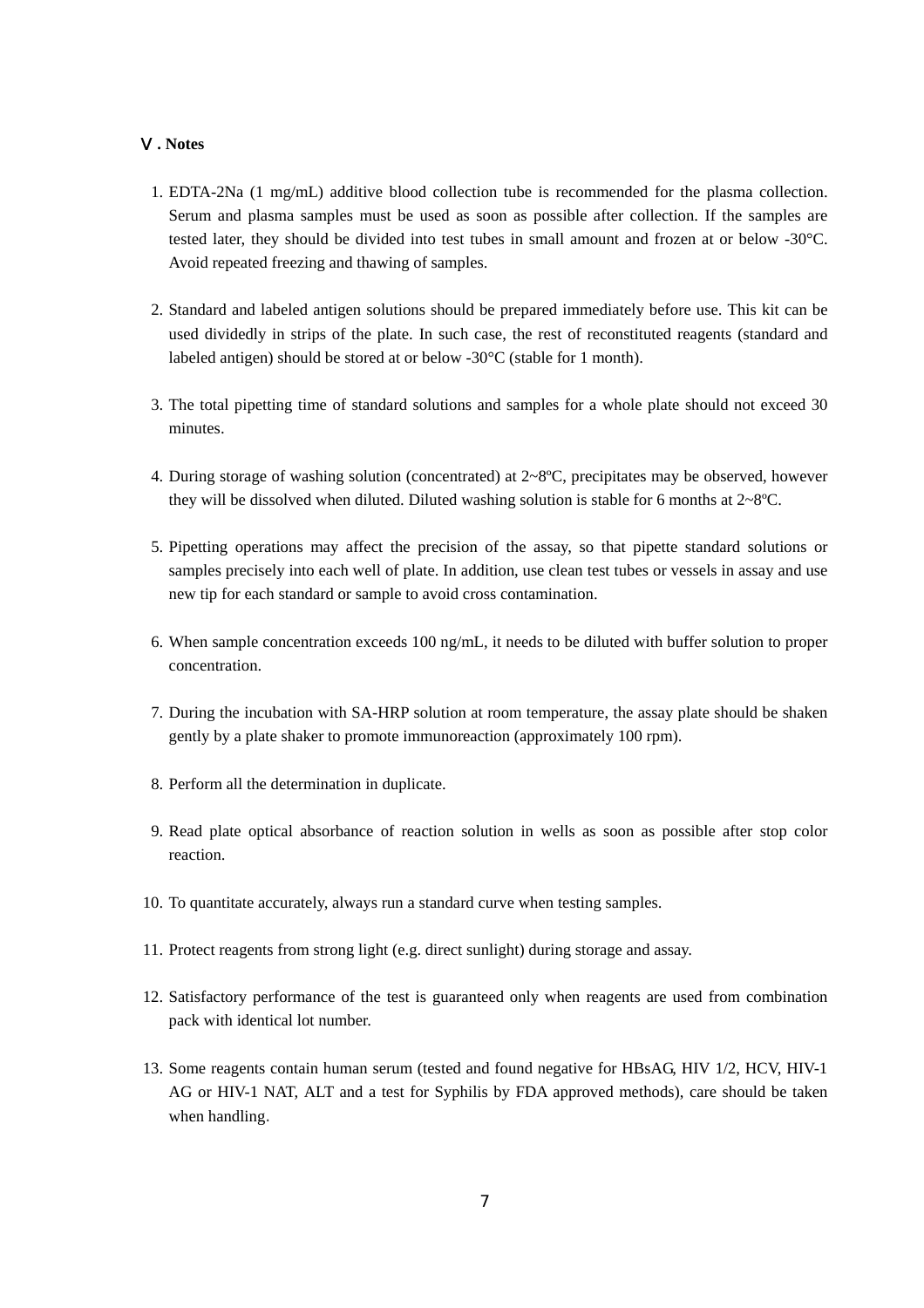# Ⅵ**. Performance Characteristics**



**<Analytical recovery>**

| <rat a="" serum=""></rat>  |                 |          |          |
|----------------------------|-----------------|----------|----------|
| <b>Added Urocortin 1</b>   | <b>Observed</b> | Expected | Recovery |
| (ng/ml)                    | (ng/ml)         | (ng/ml)  | (% )     |
| 0.0                        | 4.34            |          |          |
| 2.0                        | 6.62            | 6.34     | 104.42   |
| 7.0                        | 12.64           | 11.34    | 111.46   |
| 20.0                       | 28.45           | 24.34    | 116.89   |
| $\langle$ Rat serum B $>$  |                 |          |          |
| <b>Added Urocortin 1</b>   | Observed        | Expected | Recovery |
| (ng/ml)                    | (ng/ml)         | (ng/ml)  | (% )     |
| 0.0                        | 2.61            |          |          |
| 2.0                        | 4.24            | 4.61     | 91.97    |
| 7.0                        | 7.88            | 9.61     | 82.00    |
| 20.0                       | 22.51           | 22.61    | 99.56    |
| $\epsilon$ Rat serum C $>$ |                 |          |          |
| <b>Added Urocortin 1</b>   | Observed        | Expected | Recovery |
| (ng/ml)                    | (ng/ml)         | (ng/ml)  | (% )     |
| 0.0                        | 2.92            |          |          |
| 2.0                        | 4.61            | 4.92     | 93.70    |
| 7.0                        | 7.99            | 9.92     | 80.54    |
| 20.0                       | 22.29           | 22.92    | 97.25    |

Typical standard curve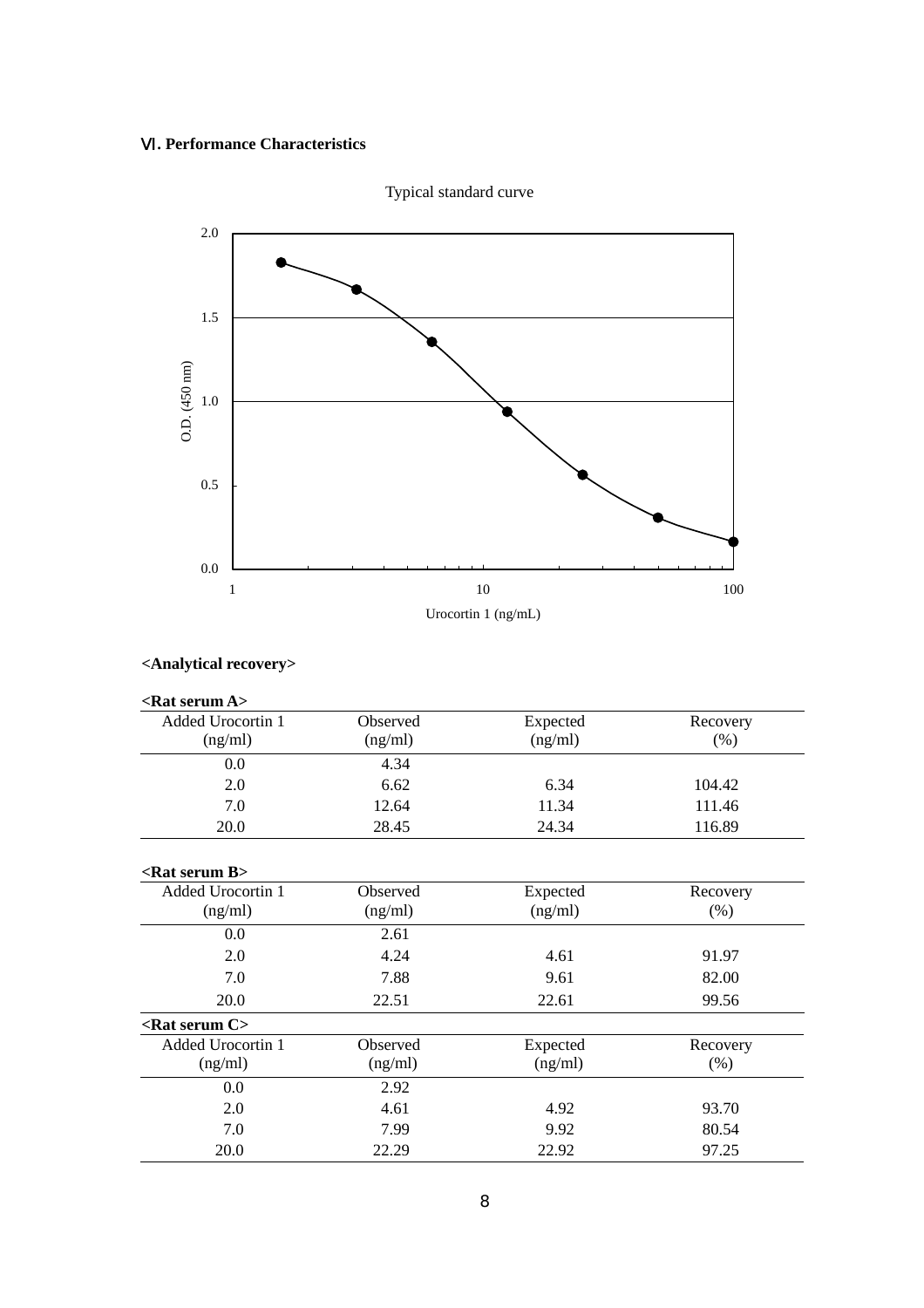| <rat a="" plasma=""></rat>    |          |          |          |
|-------------------------------|----------|----------|----------|
| Added Urocortin 1             | Observed | Expected | Recovery |
| (ng/ml)                       | (ng/ml)  | (ng/ml)  | $(\% )$  |
| 0.0                           | 3.03     |          |          |
| 2.0                           | 5.52     | 5.03     | 109.74   |
| 7.0                           | 9.55     | 10.03    | 95.21    |
| 20.0                          | 20.46    | 23.03    | 88.84    |
| <rat b="" plasma=""></rat>    |          |          |          |
| Added Urocortin 1             | Observed | Expected | Recovery |
| (ng/ml)                       | (ng/ml)  | (ng/ml)  | (% )     |
| 0.0                           | 3.03     |          |          |
| 2.0                           | 5.11     | 5.03     | 101.59   |
| 7.0                           | 9.29     | 10.03    | 92.62    |
| 20.0                          | 19.43    | 23.03    | 84.37    |
| <rat c="" plasma=""></rat>    |          |          |          |
| Added Urocortin 1             | Observed | Expected | Recovery |
| (ng/ml)                       | (ng/ml)  | (ng/ml)  | (% )     |
| 0.0                           | 2.55     |          |          |
| 2.0                           | 4.55     | 4.55     | 100.00   |
| 7.0                           | 7.87     | 9.55     | 82.41    |
| 20.0                          | 20.01    | 22.55    | 88.74    |
| <mouse a="" serum=""></mouse> |          |          |          |
| Added Urocortin 1             | Observed | Expected | Recovery |
| (ng/ml)                       | (ng/ml)  | (ng/ml)  | (% )     |
| 0.0                           | 4.79     |          |          |
| 2.0                           | 6.54     | 6.79     | 96.32    |
| 7.0                           | 11.00    | 11.79    | 93.30    |
| 20.0                          | 24.79    | 24.79    | 100.44   |
|                               |          |          |          |
| <mouse b="" serum=""></mouse> |          |          |          |
| Added Urocortin 1             | Observed | Expected | Recovery |
| (ng/ml)                       | (ng/ml)  | (ng/ml)  | (% )     |
| 0.0                           | 4.25     |          |          |
| 2.0                           | 6.10     | 6.25     | 97.60    |
| 7.0                           | 10.68    | 11.25    | 94.93    |
| 20.0                          | 25.01    | 24.25    | 103.13   |
| <mouse c="" serum=""></mouse> |          |          |          |
| Added Urocortin 1             | Observed | Expected | Recovery |
| (ng/ml)                       | (ng/ml)  | (ng/ml)  | (% )     |
| 0.0                           | 4.07     |          |          |
| 2.0                           | 5.99     | 6.07     | 98.68    |
| 7.0                           | 10.29    | 11.07    | 92.95    |
| 20.0                          | 27.01    | 24.07    | 112.21   |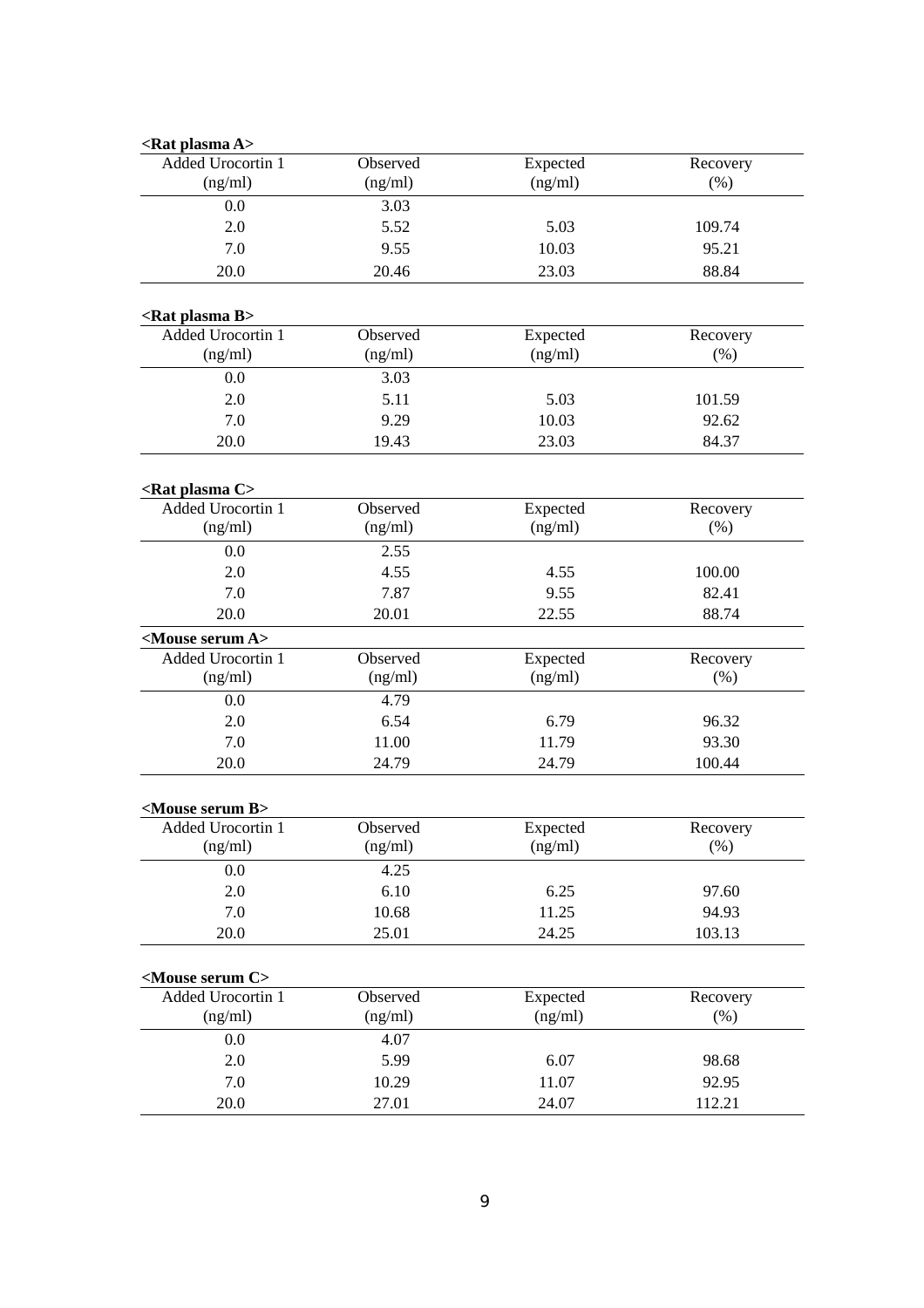| <mouse a="" plasma=""></mouse> |                            |                     |                  |  |
|--------------------------------|----------------------------|---------------------|------------------|--|
| Added Urocortin 1<br>(ng/ml)   | <b>Observed</b><br>(ng/ml) | Expected<br>(ng/ml) | Recovery<br>(% ) |  |
| 0.0                            | 5.09                       |                     |                  |  |
| 2.0                            | 7.22                       | 7.09                | 101.83           |  |
| 7.0                            | 13.06                      | 12.09               | 108.02           |  |
| <b>20.0</b>                    | 29.60                      | 25.09               | 117.98           |  |

# **<Mouse plasma B>**

| Observed | Expected | Recovery |
|----------|----------|----------|
| (ng/ml)  | (ng/ml)  | (% )     |
| 4.41     |          |          |
| 6.39     | 6.41     | 99.69    |
| 11.27    | 11.41    | 98.77    |
| 28.22    | 24.41    | 115.61   |
|          |          |          |

# **<Mouse plasma C>**

| Added Urocortin 1<br>(ng/ml) | <b>Observed</b><br>(ng/ml) | Expected<br>(ng/ml) | Recovery<br>(%) |
|------------------------------|----------------------------|---------------------|-----------------|
| 0.0                          | 4.24                       |                     |                 |
| 2.0                          | 6.88                       | 6.24                | 110.26          |
| 7.0                          | 11.90                      | 11.24               | 105.87          |
| 20.0                         | 28.20                      | 24.24               | 116.34          |

# **<Dilution test>**

# **<Rat serum>**

| Dilution ratio | Rat A (ng/mL) | Rat B $(ng/mL)$ |
|----------------|---------------|-----------------|
|                | 4.77          | 3.15            |
| 1.5            | 3.50          | 2.87            |
| 2              | 2.34          | 1.84            |
| 3              | 1.83          | 0.83            |

# **<Rat plasma>**

| Dilution ratio | Rat A (ng/mL) | Rat B (ng/mL) |
|----------------|---------------|---------------|
|                | 2.63          | 3.41          |
| 1.5            | 2.08          | 2.47          |
| $\mathcal{P}$  | 1.37          | 1.60          |
| 3              | 0.99          | 1.07          |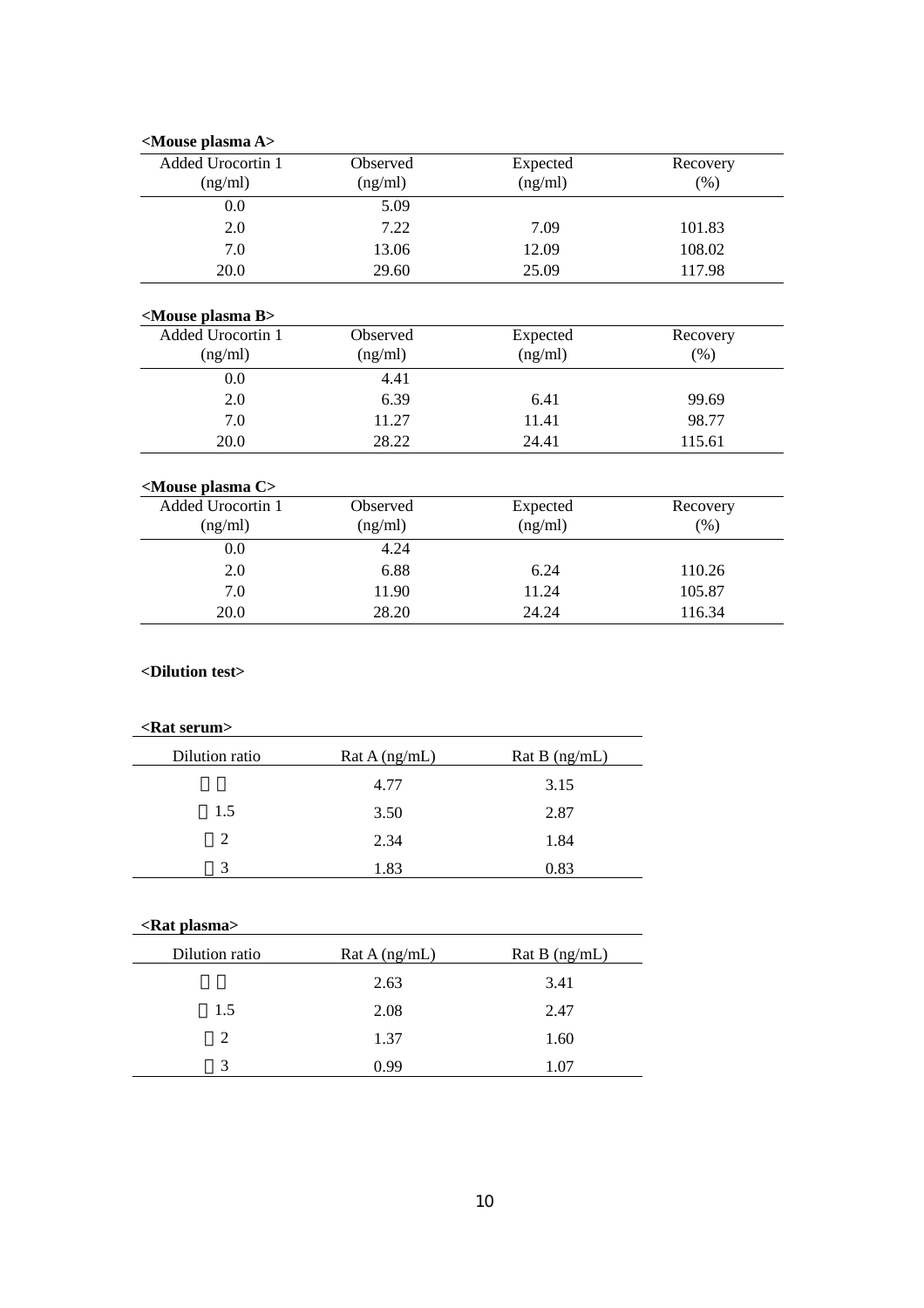# **<Mouse serum>**

| Dilution ratio | Mouse $A$ (ng/mL) | Mouse $B$ (ng/mL) |
|----------------|-------------------|-------------------|
|                | 5.15              | 4.31              |
| 1.5            | 3.86              | 3.86              |
| 2              | 3.65              | 2.83              |
| 3              | 2.25              | 1.50              |
|                |                   |                   |

# **<Mouse plasma>**

| Dilution ratio | Mouse $A$ (ng/mL) | Mouse $B$ (ng/mL) |
|----------------|-------------------|-------------------|
|                | 5.65              | 5.10              |
| 1.5            | 4.20              | 3.47              |
|                | 3.22              | 2.98              |
| 3              | 2.66              | 2.17              |

# **<Crossreactivity>**

| Related peptides         | Crossreactivity (%) |
|--------------------------|---------------------|
| Urocortin 1 (mouse, rat) | 100.0               |
| Urocortin 1 (human)      | 51.3                |
| Urocortin 2 (mouse)      | 0                   |
| Urocortin 2 (rat)        | 0                   |
| Urocortin 3 (mouse, rat) | 0                   |
| ACTH (mouse, rat)        | 0                   |
| ACTH (human)             | 0                   |
| CRF (mouse, rat, human)  |                     |

# **<Precision and reproducibility>**

| Test sample  | Intra-assay $CV(\% )$ | Inter-assay $CV(%)$ |  |
|--------------|-----------------------|---------------------|--|
| Rat serum    | 2.87-9.48             | 4.44-7.76           |  |
| Rat plasma   | 1.70-13.01            | 5.71-15.72          |  |
| Mouse serum  | 3.51-5.73             | 5.45-9.83           |  |
| Mouse plasma | 3.14-5.32             | 8.70-10.12          |  |

# **<Assay range>**

 $1.563 \sim 100 \text{ ng/mL}$